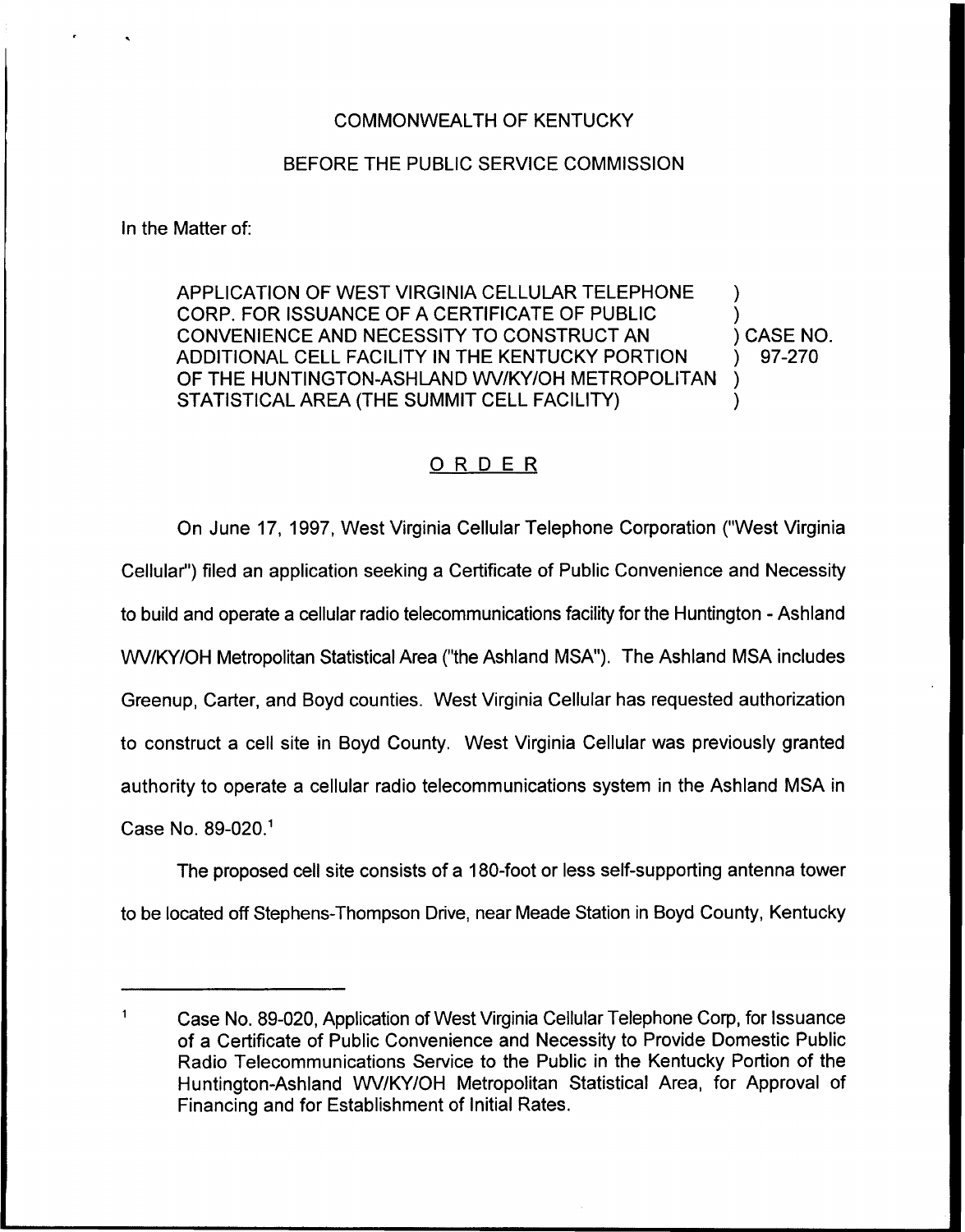("the Summit cell site"). The coordinates for the Summit cell site are North Latitude 49.2" by West Longitude 82° 43' 9.8".

West Virginia Cellular has provided information regarding the structure of the tower, safety measures, and antenna design criteria for the Summit cell site. Based upon the application, the design of the tower and foundation conforms to applicable nationally recognized building standards, and the plans have been certified by a Registered Professional Engineer.

Pursuant to KRS 100.324(1), the Summit cell site's construction is exempt from local zoning ordinances; however, West Virginia Cellular notified the Boyd County Judge/Executive of the pending construction. West Virginia Cellular has filed applications with the Federal Aviation Administration and the Kentucky Airport Zoning Commission seeking approval for the construction and operation of the Summit cell site. Both agencies informed West Virginia Cellular that an application was not necessary.

West Virginia Cellular has filed notices verifying that each person who owns property or who resides within 500 feet of the Summit cell site has been notified of the pending construction. The notice solicited any comments and informed the property owners or residents of their right to intervene. In addition, notice was posted in a visible location on the proposed site for at least two weeks after West Virginia Cellular's application was filed. Intervention status was granted to Mr. and Mrs. John H. Thompson, Jr., Orville Stephens, Mr. and Mrs. Okey Wiley, Mr. and Mrs. Franklin D. Boggs, and Russell E. Smith.

On November 18, 1987, a hearing was held at the request of the parties. At the hearing, Mr. and Mrs. Wiley, who were the only intervenors in attendance, testified that they objected to the proposed construction due to its location and the future hopes of developing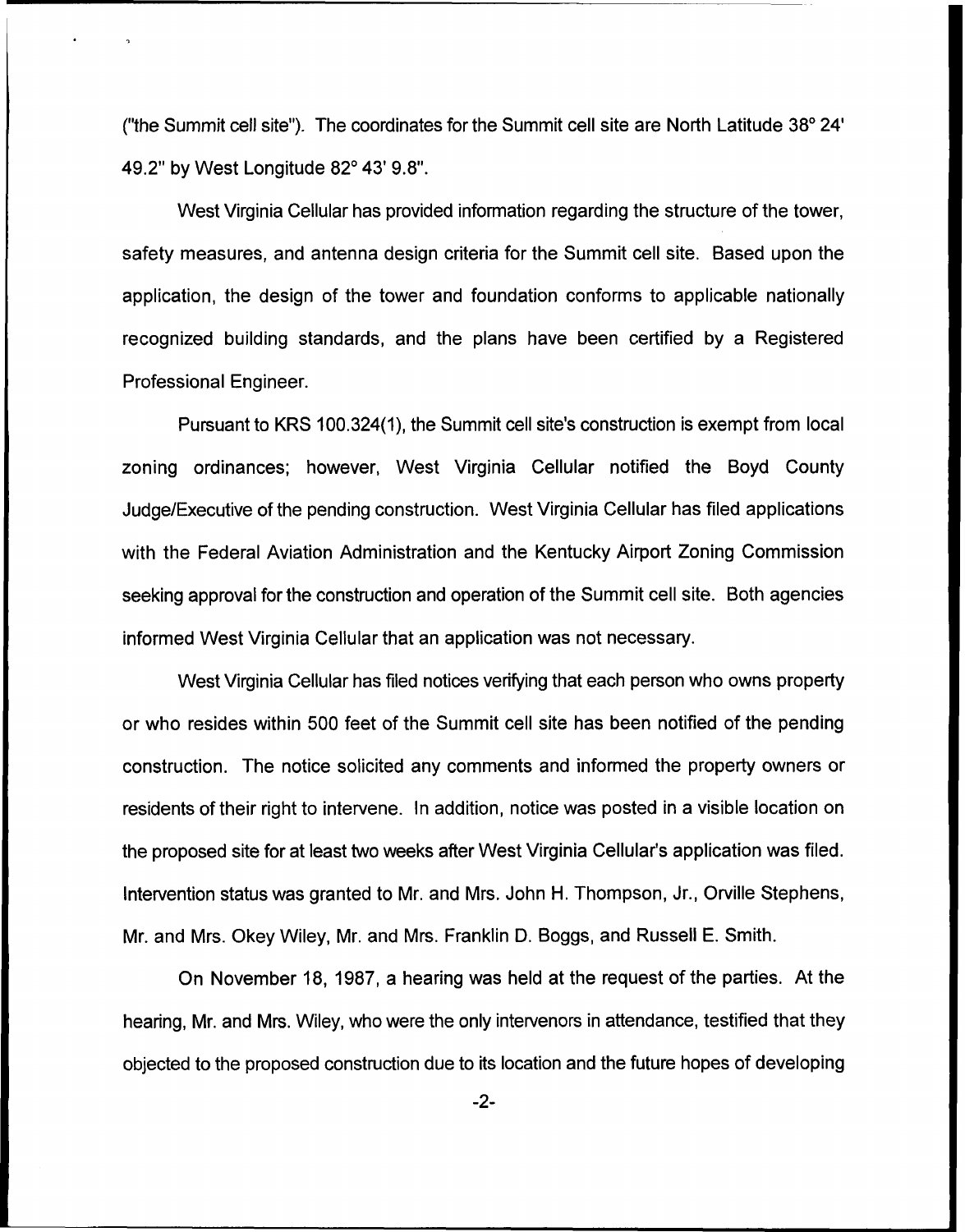the surrounding property. Several alternate sites were discussed by the parties, with West Virginia Cellular testifying that the site chosen is the optimum location for the facility and that using an alternate location would require the erection of a second tower. The Commission finds that the record does not indicate that there is a more suitable site for the facility than the one chosen.

Pursuant to KRS 278.280, the Commission is required to determine proper practices to be observed when it finds, upon complaint or on its own motion, that the facilities of any utility subject to its jurisdiction are unreasonable, unsafe, improper, or insufficient. To assist the Commission in its efforts to comply with this mandate, West Virginia Cellular should notify the Commission if it does not use this antenna tower to provide cellular radio telecommunications services in the manner set out in its application and this Order, Upon receipt of such notice, the Commission may, on its own motion, institute proceedings to consider the proper practices, including removal of the unused antenna tower, which should be observed by West Virginia Cellular.

The Commission, having considered the evidence of record and being otherwise sufficiently advised, finds that West Virginia Cellular should be granted a Certificate of Public Convenience and Necessity to construct and operate the Summit cell site in the Ashland MSA under its previously approved tariff.

IT IS THEREFORE ORDERED that:

1. West Virginia Cellular is granted a Certificate of Public Convenience and Necessity to construct and operate the Summit cell site.

 $-3-$